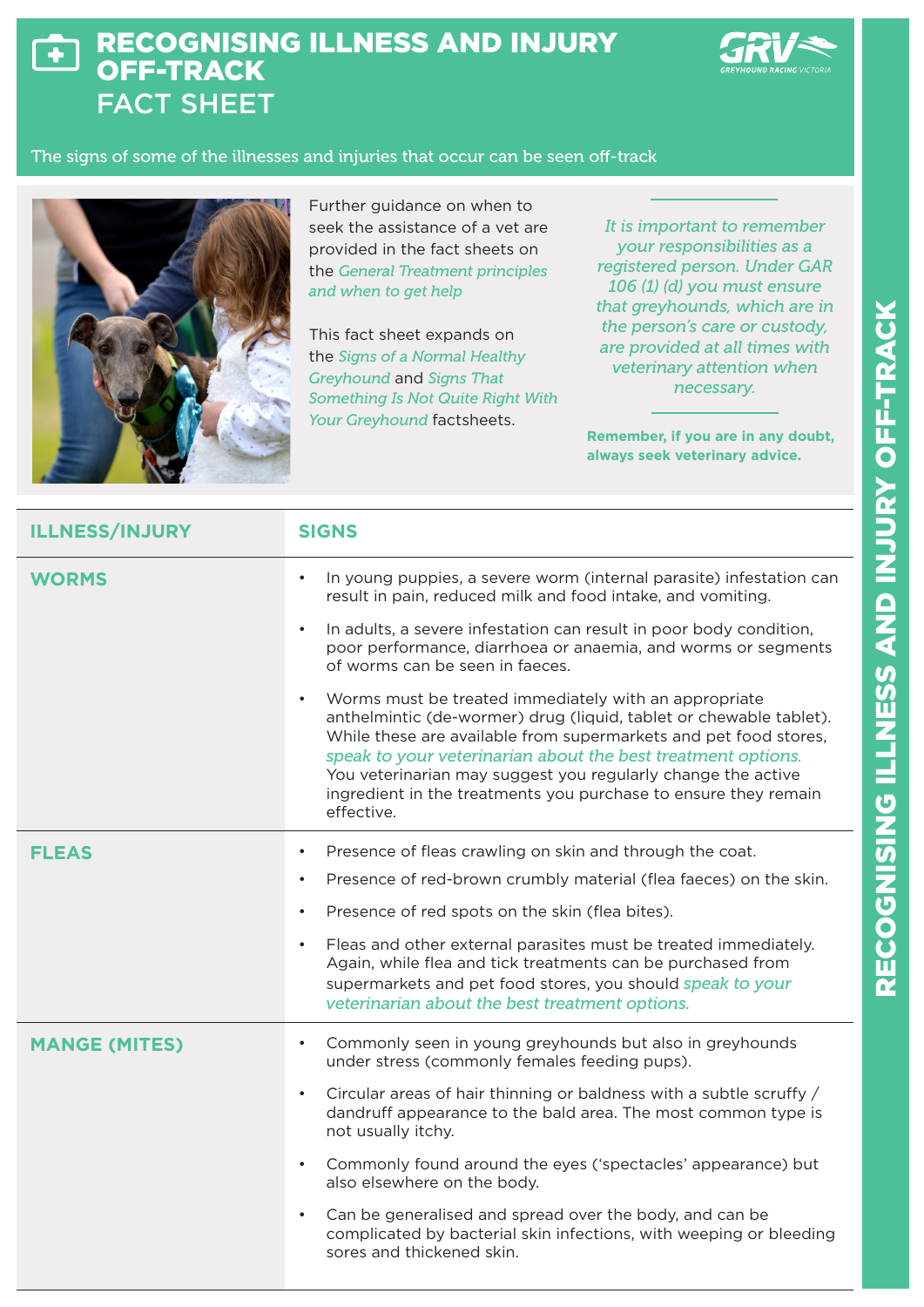| LAMENESS                | Lameness indicates the body is unable to place the usual amount<br>of weight for the usual period during weight bearing, due to injury<br>and the resultant pain.                                                                                                                                                                   |
|-------------------------|-------------------------------------------------------------------------------------------------------------------------------------------------------------------------------------------------------------------------------------------------------------------------------------------------------------------------------------|
|                         | Limping is present and may be due to a significant injury.<br>$\bullet$                                                                                                                                                                                                                                                             |
|                         | Lameness and swelling may be due to infection, fractures or<br>$\bullet$<br>dislocation.                                                                                                                                                                                                                                            |
|                         | Infection will usually have fever (temperature greater than 39.0°C)<br>and there may be pain on touching the affected limb<br>accompanying the swelling and lameness.                                                                                                                                                               |
|                         | A fracture usually has swelling, pain and lameness but not fever.<br>$\bullet$                                                                                                                                                                                                                                                      |
| <b>DISLOCATIONS</b>     | Lameness, variable swelling, abnormal angulation to the<br>$\bullet$<br>affected joint and variable pain on touching the area.                                                                                                                                                                                                      |
| <b>FRACTURES</b>        | Lameness, variable swelling, abnormal angulation to the<br>affected joint, and variable pain on touching of the area.                                                                                                                                                                                                               |
|                         | There is often a grating feel. This is caused by bone fragments<br>$\bullet$<br>rubbing against one another.                                                                                                                                                                                                                        |
|                         | Common fractures in young dogs involve growth plates (especially<br>$\bullet$<br>the tibial crest on the top front aspect of the tibia just below the<br>stifle/knee) and toes.                                                                                                                                                     |
|                         | Recurrent lameness in the hind or front leg of a young dog could<br>$\bullet$<br>be due to a condition called Osteochondritis dissecans (OCD),<br>which occurs when diseased cartilage separates from the bone.<br>It most commonly affects the shoulder but also the elbow, hip or<br>stifle/knee.                                 |
| <b>GASTRO-ENTERITIS</b> | Variable degrees of vomiting and diarrhoea.<br>٠                                                                                                                                                                                                                                                                                    |
|                         | Reduced appetite or stopping eating.<br>$\bullet$                                                                                                                                                                                                                                                                                   |
|                         | Diarrhoea may vary from slightly softer than usual to cow-pat<br>$\bullet$<br>consistency to very watery fluid diarrhoea.                                                                                                                                                                                                           |
| <b>SKIN WOUNDS</b>      | Partial thickness skin loss (abrasions) usually present as a red-<br>$\bullet$<br>dened area of skin, with hair loss and possibly small amounts of<br>blood on top.                                                                                                                                                                 |
|                         | Full thickness wounds (lacerations) can be of variable size and<br>$\bullet$<br>shape. They can be straight lines, curved lines, skin flaps, large<br>areas of skin torn sharply or irregularly, with variable amounts of<br>tissue visible underneath and variable damage to those tissues.                                        |
|                         | There will be variable amounts of bleeding and there can be<br>$\bullet$<br>variable amounts of contamination of the area with organic mat-<br>ter (such as dirt, sand, gravel and grass). Wounds caused by wire,<br>glass, branches or any other sharp object may contain fragments<br>of the material that caused the laceration. |
|                         | If the greyhound's pad is penetrated by glass, gravel or sharp<br>$\bullet$<br>stones, there may be lameness, predominantly when walking on<br>hard rough or uneven surfaces, together with a small cut or mark<br>in the pad.                                                                                                      |
|                         | Split webbing is a tear of the skin between the toes. It can be a<br>$\bullet$<br>minor cut or a major tear.                                                                                                                                                                                                                        |
|                         | A laceration may occur in the middle of the webbing or be more<br>$\bullet$<br>complicated affecting the skin over the toe(s) either side of the<br>laceration and skin adjacent to the foot pads.                                                                                                                                  |
|                         | 'Sand burns' (abrasions or full thickness lacerations) may occur<br>$\bullet$<br>and present as red weeping lines through to a complete laceration.<br>They are usually located under one or both central toes of either<br>one or both hind feet.                                                                                  |
|                         | Chronic sand burns present as thickened skin either side of the<br>$\bullet$<br>central laceration and may extend just under the toe or travel fur-<br>ther up the paw alongside the metatarsal pad.                                                                                                                                |